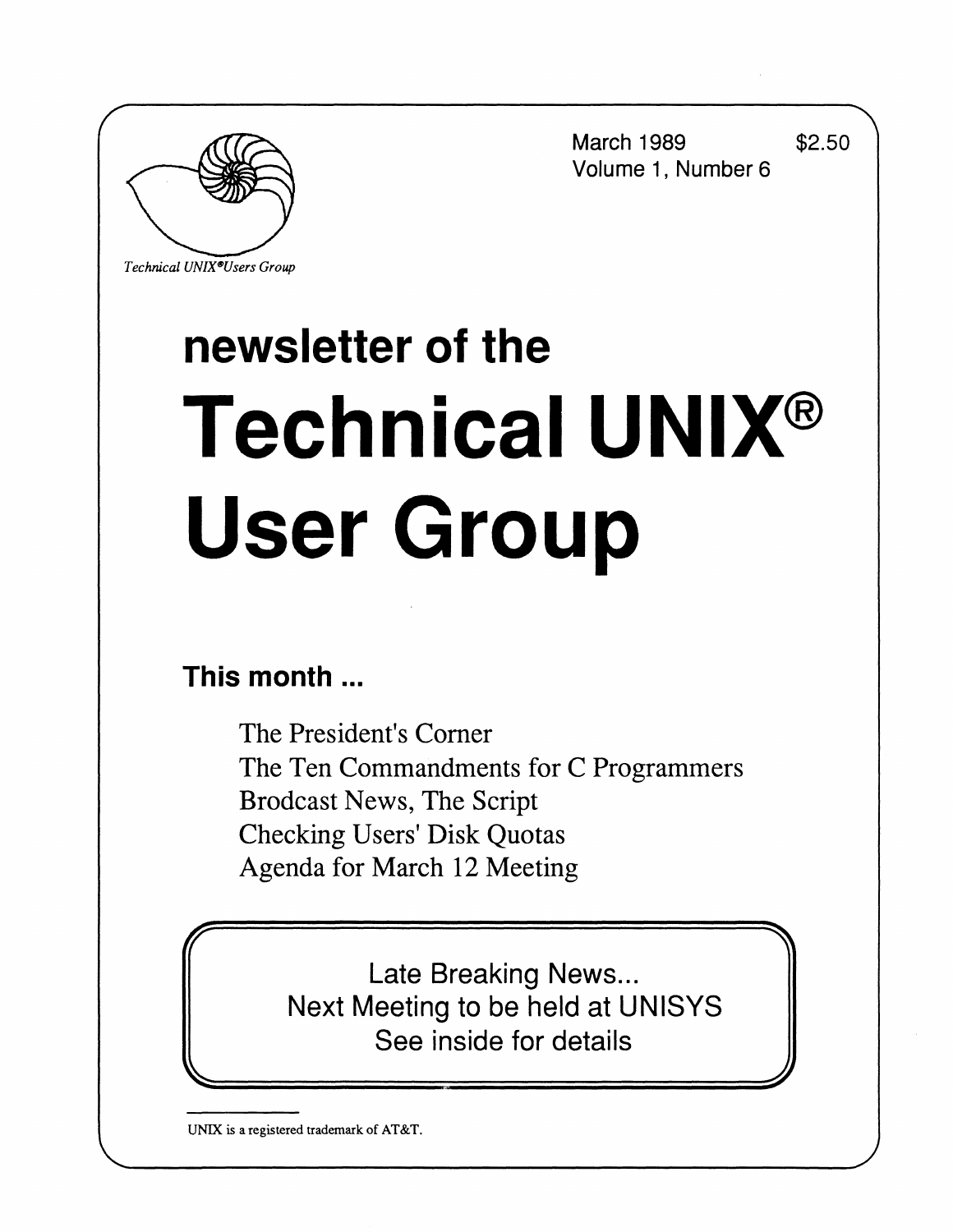## **Your article could go here!**

**Become an active member of the Technical** 

**UNIX User group and submit your** 

**newsletter article today.** 

#### **Group Information**

The Technical Unix User Group meets at 7:30 pm the second Tuesday of every month, except July and August. The newsletter is mailed to all paid up members 1 week prior to the meeting. Membership dues are \$20 annually and are due at the October meeting. Membership dues are accepted by mail and dues for new members will be pro-rated accordingly.

#### **The Executive**

| President: Gilbert Detillieux 261-9146 |                             |          |              |
|----------------------------------------|-----------------------------|----------|--------------|
| Vice President: Vacant                 |                             |          |              |
| Treasurer:                             | <b>Gilles Detillieux</b>    | 261-9146 |              |
| Secretary:                             | Susan Zuk (W) 786-8483      |          |              |
| Newsletter Editor:                     | Darren Besler (W) 934-5475  |          |              |
|                                        |                             |          | (H) 254-3392 |
| Membership Sec.:                       | Pat Macdonald (W) 474-9870  |          |              |
| Information:                           | Gilbert Detillieux 261-9146 |          |              |
|                                        | Susan Zuk (W) 786-8483      |          |              |
|                                        |                             |          |              |

Technical UNIX User Group P.O. Box 130 Saint-Boniface, Manitoba R2H 3B4

#### **Copyright Policy and Disclaimer**

This newsletter is ©opyrighted by the Technical UNIX User Group. Articles may be reprinted without permission as long as the original author and the Technical UNIX User Group are given credit.

The Technical UNIX User Group, the editor, and contributors of this newsletter do not assume any liability for any damages that may occur as a result of information published in this newsletter.

## **r <sup>A</sup>ANNOUNCEMENT...**

#### **Meeting Location Change:**

For March's meeting, we will be gathering at UNISYS, 300-1661 Portage Avenue. In order to have an idea of the number of people to expect please RS VP if you are planning on coming out to the meeting. This can be done by phoning Susan Zuk at 786-8483 and leaving a message that you will be attending the meeting. This can be done up until 5:00 pm on March 14, 1989.

**v**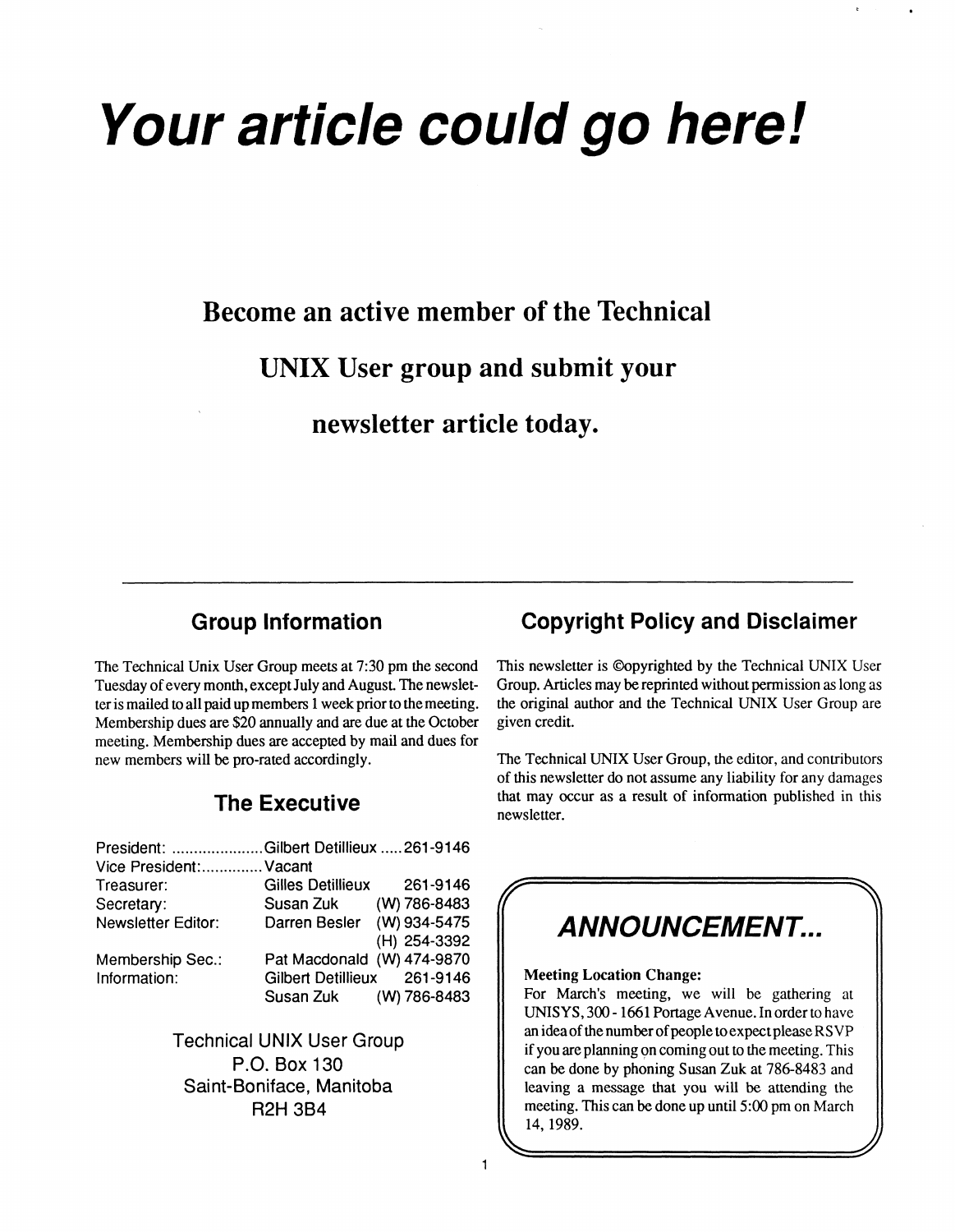## **President's Corner**

*by Gilbert Detillieux, President* 

**Another month, another newsletter, already? Time sure does seem to fly by lately, and it sure doesn't help when the month is as short as February was. If time passes any more quickly for me, I'll have to get the type of wristwatch that a friend of mine always wanted to see: one that has the months and days around the dial, and tells the time of year, rather than the time of day, such as "half past January," or "2 days to March."** 

**With the new month pouncing on us while we weren't looking, we were once again rushed to put this newsletter together. Some day, we keep saying, we'll have everything ready in advance, and be able to put together the newsletter without any panic. (This would have gone well with my other New Year's resolutions, if only I had not put those together in such a hurry!) Despite the last minute panic, we have a few articles for you this month, including a couple of shell scripts that may be useful to you. One is an implementation of the "news" command, that was discussed at the last meeting. The other is a little routine that checks for users who may be exceeding their quota of disk space. There are also some other articles "in the pipeline" right now, and hopefully, a couple will be ready for this issue.** 

#### . . . . . . . . . . . . . . . . .

**At the last meeting, one member asked about telecommunication programs for UNIX systems, with file transfer protocols. For MS- DOS systems, there are a lot of packages to choose from, including several quite good shareware and public domain packages. For UNIX systems, there is always the old stand-by, "CU." But if you need something more sophisticated, there is a program called Professional-YAM (yet another modem?), available from Omen Technology. This is the company that developed the ZMODEM file transfer protocol, and the MS-DOS programs DSZ and ZCOMM, which implement this protocol. Here is the address, for those interested:** 

**Chuck Forsberg Omen Technology Inc. 17505-V Northwest Sauvie Island Road Portland, Oregon 97231** 

**Modem: 503-621-3746 Speed 1200,2400,19200 (PEP) CompuServe: 70007,2304 GEnie: CAF UUCP: ...!tektronix!reed!omen!caf** 

**Our February meeting continued the system administration workshop from the previous month. The discussion was again lively, and ran past 10:00 PM. Since these workshops seem to go over so well, and since we don't have any other prepared topic for the next meeting, we'll be back at Unisys (300-1661 Portage, between St. James St. and Route 90) to continue the system administration workshop. We covered a lot about system tuning last month, so we could move on to other topics this month, such as:** 

- **1. System accounting (process, login accounting, etc.)**
- **2. Communications** 
	- **a) Serial terminals (stty, gettydefs, terminfo)**
	- **b) Printer setup (lp, lpadmin, custom interfaces)**
	- **c) UUCP (use, setup, HDB-UUCP)**
	- **d) Networks (Ethernet, token ring, X.25, Usenet)**
	- **e) Interconnecting PC's and UNIX systems**
- **3. Security (passwords, file permissions, etc.)**

**As was done at the last meeting, we will make sure we have someone in the lobby to let you all in; but if you arrive late, you may be out of luck if the security guard isn't at the front desk.** 

**Hope to see you at the next meeting (Mar. 14). A happy St-Patrick's day and a "hoppy" Easter to all!** 

## **The fortune file**

**This month's fortune comes care of Darren Besler.** 

Do you have lysdexia?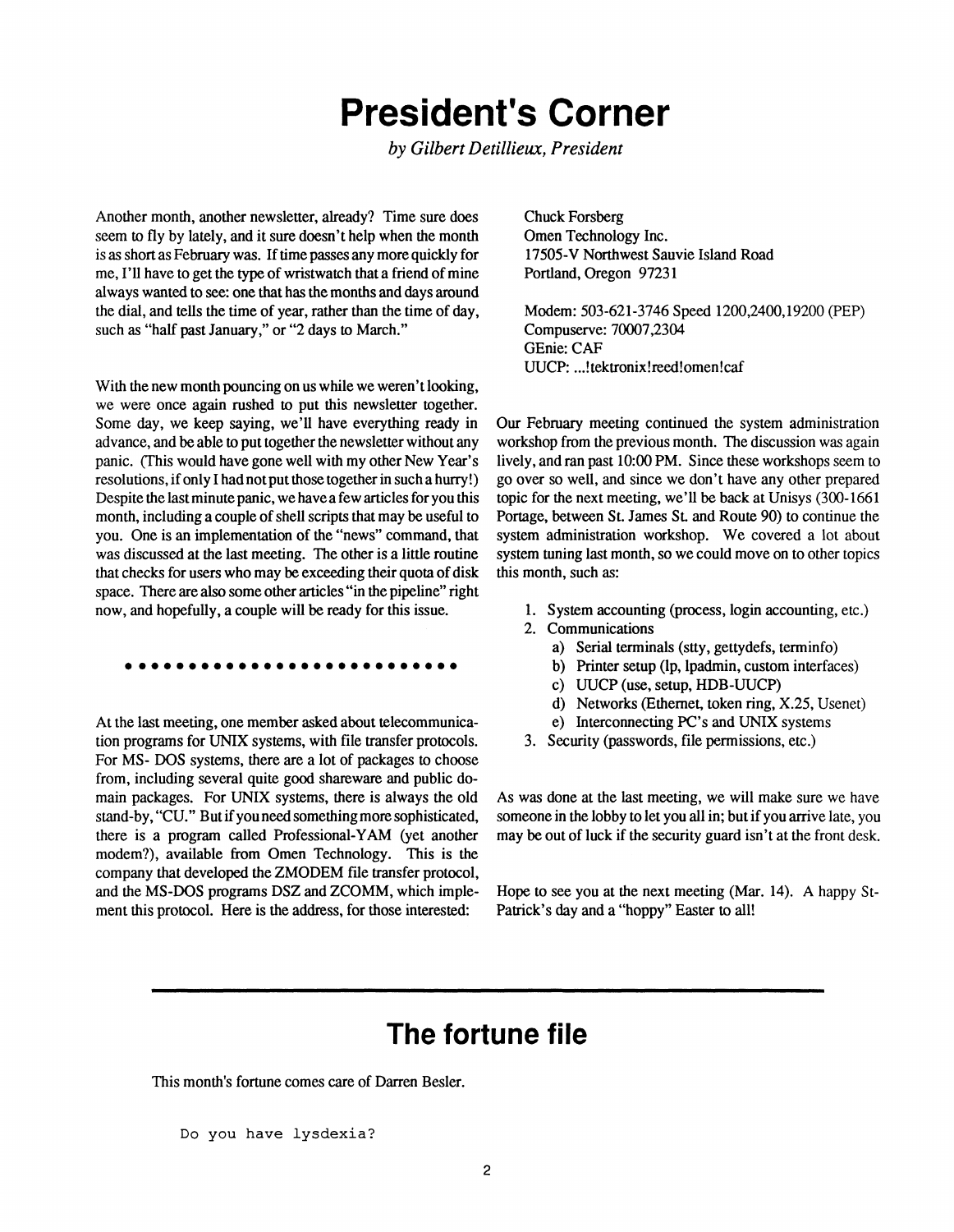## **The Ten** *Commandments for* **C** *Programmers*

*by Henry Spencer* 

- **1 Thou** *shalt run lint frequently and study* **its** *pronouncements with care, for verily its perception and judgement* **oft exceed** *thine.*
- *2 Thou shalt not foilow the NULL pointer,* **for** *chaos and madness await thee at*  **its** *end.*
- **3** *Thou shalt cast all junction arguments to the eyjpected* **type if** *they are not of* **that type** *already, even when thou art convinced that this is unnecessary, lest they take cruel vengeance upon thee when thou least expect it.*
- **4 Xf** *thy header files fail to declare the return types of thy* **Cibrary** *func-* **tions, thou** *shalt declare them thyself with the most meticulous care, lest grievous harm befall thy program.*
- **5** *Thou shalt check the array bounds* **of** *ail* **strings** *(indeed, ail* **arrays), for** *surely*  where thou typest "foo" someone someday shall type "supercali – fragilisticex – *pialidocious* **".**
- **6** *\f a function be advertised to return an error code in the event* **of** *diffi-* **cutties,**  thou shalt check for that code, yea, even though the checks  $tri-$  ple the size of thy code and produce aches in thy typing fingers, for if thou thinkest "it *cannot happen to me", the gods shad surely* **punish thee for thy** *arrogance.*
- **7 Thou** *shalt study thy libraries and* **strive not to** *re-invent them without* **cause, that thy code may be short** *and readable and thy days pleasant and productive.*
- **8 Thou** *shalt make thy program's* **purpose** *and structure clear to thy fellow man*  bu using the One True Brace Style, even if thou likest it not, for thy creativ**ity is** *better used in* **soDving** *problems than in* **creating** *beautiful new impediments to understanding.*
- **9 Thy** *external* **identifiers** *shall be unique in the* **first si x** *characters***,** *though this* **harsh** *discipline be irksome and the years of its necessity stretch before thee seemingly without end, lest thou tear thy hair out and go mad on that fateful day when thou* **desirest to** *make thy* **program run** *on an old* **system.**
- **10** *Thou shalt foreswear, renounce, and abjure the vile heresy which claimeth that "\*AIl the* **world's a IM.X",** *and have no commerce with the benighted heathens who cling to* **this barbarous** *belief, that the days of thy program may be long even though the days* **of thy** *current machine be* **short.**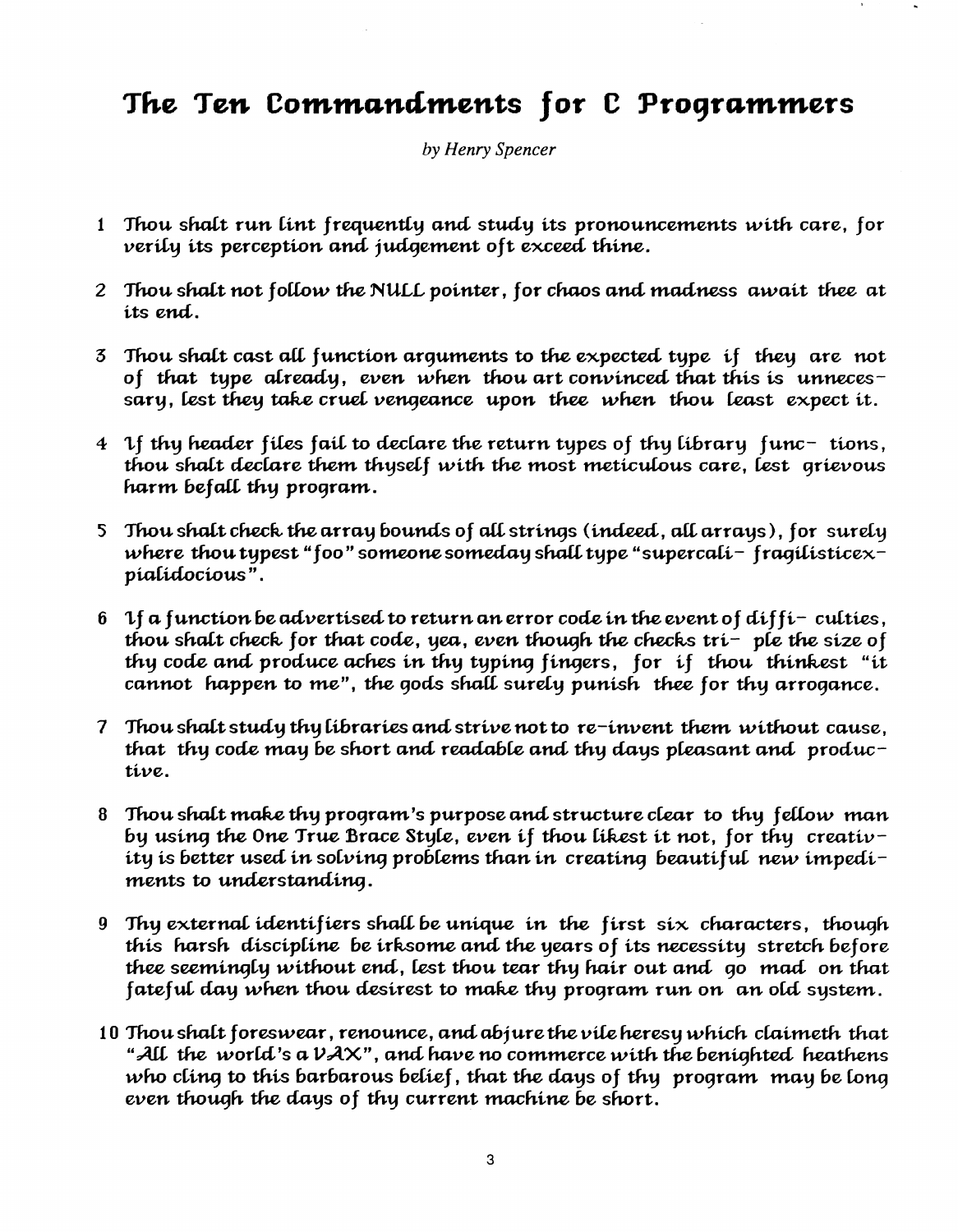## **Broadcast News, The Script.**

*Written by Gilles Detillieux. Narrated by Gilbert Detillieux.* 

**The last system administration workshop included a digression into the use of the UNIX news command, which allows users to read news items submitted by the system administrator. This command keeps track of the date a user last received news, and usually lists only items submitted since that date. To help illustrate how the news command works, and to provide a functional equivalent for systems that don't have this as a standard command, we now present the news shell script.** 

**The shell script is written for use with the Bourne shell, and makes use of common UNIX commands such as Is, find, and sed. It should therefore easily run on even the most strippeddown UNIX system. It provides all the basic functions of the news command, including the -a, -n, and -s options.** 

**The script starts (on line 12) by changing to the /usr/news directory, where news items will be stored, one per file. If the directory is not accessible, the script just exits. Lines 13 to 15 initialize variables that will be used later. (It is a good idea to explicitly set any variables needed in a script to a null string initially, in case that variable already appeared in the environment.) Lines 16 to 24 then scan the argument list for options. The -a option will force the listing of all news items, rather than just the new ones. The -n option lists only the names of the news items (files), and the -s option indicates only the number of items. If any invalid option is encountered, a usage message is printed (line 21). The script stops scanning for options as soon as a non-option argument is encountered (line 22).** 

**If any arguments exist, they are assumed to be the names of news items to be listed. If there were no arguments, lines 27 to**  **36 prepares a list of item names. First, line 27 produces a reverse chronological list (newest first) of file names, excluding the name "core," if it exists. Next, if the -a option was not specified, the list of file names is reduced to include only those modified since the last time this user ran the script (lines 29 to 33). The modification time of the empty file .news\_time in the user's home directory is used to determine the time of the last run, and the find command is used to find the newer files. Line 36 then sets this list as our argument list.** 

**If there are no items to list, the script just exits (lines 40 to 42). If the -n option was specified, the list of items is simply echoed (line 45). If the -s option was specified, the number of items is determined (line 46), and printed (lines 47 to 50).** 

**Otherwise, for each item to be listed, the script prints out a header of the following form:** 

**item-name (user) date** 

**where item-name is the file name of the news item, user is the owner of the file, and date is the modification date of the file (lines 61 and 62). The contents of the file are then printed, indented by 3 spaces (line 64).** 

**Finally, if the script was called with no arguments or options,**  the news time file is touched (line 70) to indicate that all news **items up to the current time have been received. (This will create an empty file, if one didn't exist yet, or just update the modification time of the existing file).** 

Listing 1: Shell script for news command.

```
1 
 2 
 3 
 4 
 5 
 6 
 7 
 8 
 9 
10 
11 
12 
13 
14 
15 
16 
     #! /bin/sh 
     # 
     # news.sh - print news items 
     # 
     # usage: 
     # where 
     # 
     # 
     # 
     # 
     # 
     cd /usr/news || exit
     time= 
     all=n 
     mode= 
     while : 
                        news [-a] [-n] [-s] [items] 
                        -a 
                        -n 
                        -Sitems 
                    (no args) 
                                 print all news items, don't update time 
                                 print names of current items, don't update time 
                                 print number of current items, don't update time 
                                 print specified items, don't update time 
                                 print all current items, update time
```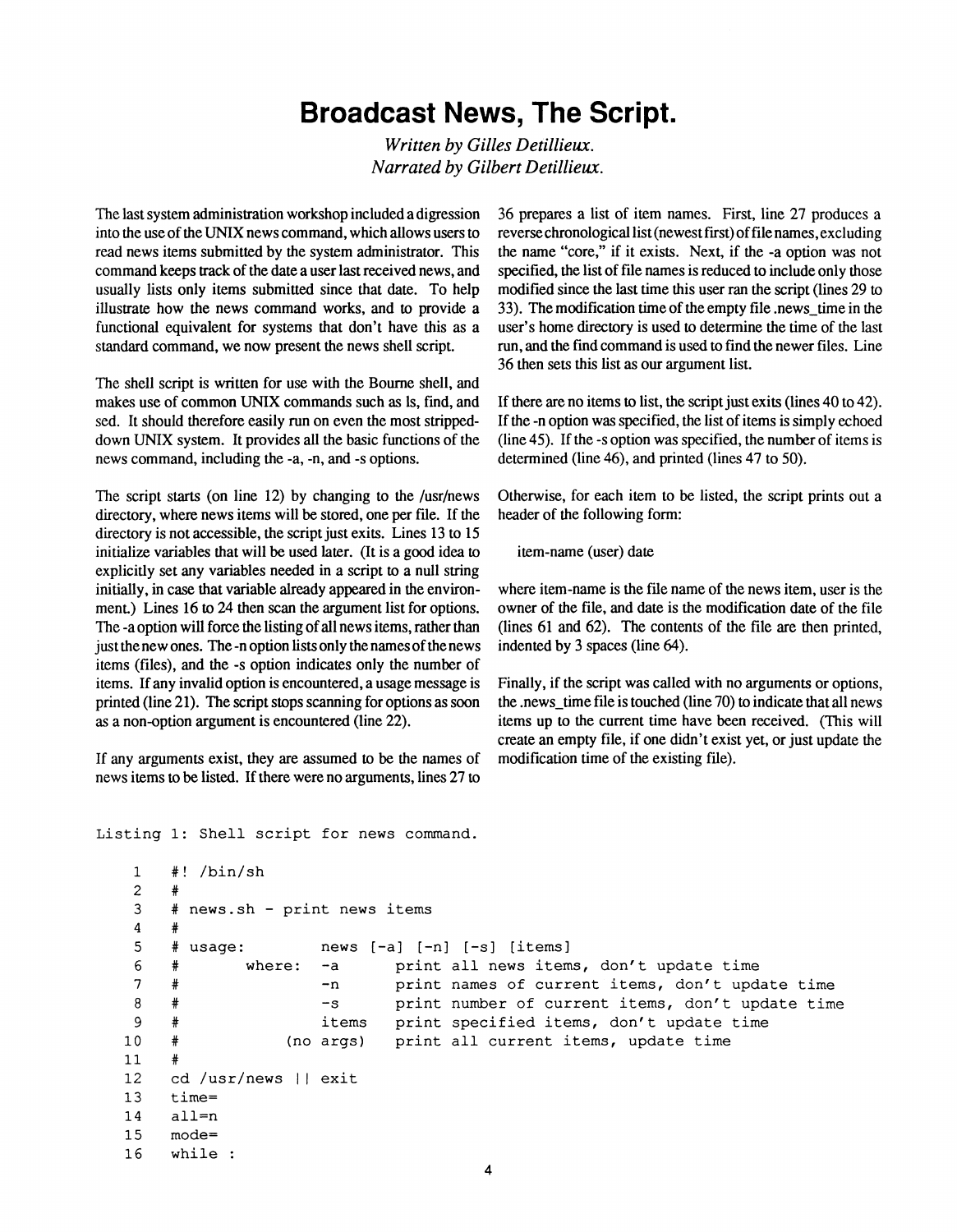```
17 do 
       case "$1" in
18 
19 -a) all=y; shift ;;
20 -[ns]) mode="$l"; shift ;; 
21 -*) echo "Usage: news [-a] [-n] [-s] [items]" > \&2; exit 1 ;;
22 \star) break ;;
23 esac 
24 done 
25 
26 case "$#" in 
27 0) items="'ls -t | sed '/^core$/d''"
28 case "$all" in 
29 n) time=$HOME/.news time
30 if [ -r $time -a -n "$items" ] 
31 then 
32 items="'find $items -newer $time -print'"
33 fi 
34 
           \mathcal{V}35 esac 
36 set — $items 
37 
       \mathcal{L}38 esac 
39 
40 case "$#" in 
41 0) exit ;; 
42 esac 
43 
44 case "$mode" in 
45 -n) echo "news: $*" ;; 
46 -s) n = "N \cdot \text{echo } $* | \text{wc} - w | \text{tr} - cd | [0-9]' \cdot \text{w}47 case "$n" in 
48 1) echo "1 news item." ;; 
49 *) echo $n "news items." ;;
50 esac 
51 
       \mathcal{L}(\mathcal{L})52 \star) start=
53 for item 
54 do 
55 if [ ! -r $item ] 
56 then 
57 echo "news: Can't open /usr/news/$item" >&2 
           else
59 echo "$start" 
60 start="\c"61 Is -1 $item | 
62 sed 's/[^ ]* *[0-9]* *\([^ ]*\) *[^0-9]*[0-9]* *\(.*\) \([^ ]*\)$/\3 (\1) \2/'
63 echo 
64 sed 's/^/ /' $item
65 echo 
66 fi 
67 done 
68 case "$time" in 
69 "") ;; 
70 *) touch $time && chmod go-w $time ;; 
71 esac 
72 
        \mathcal{L}73 esac
```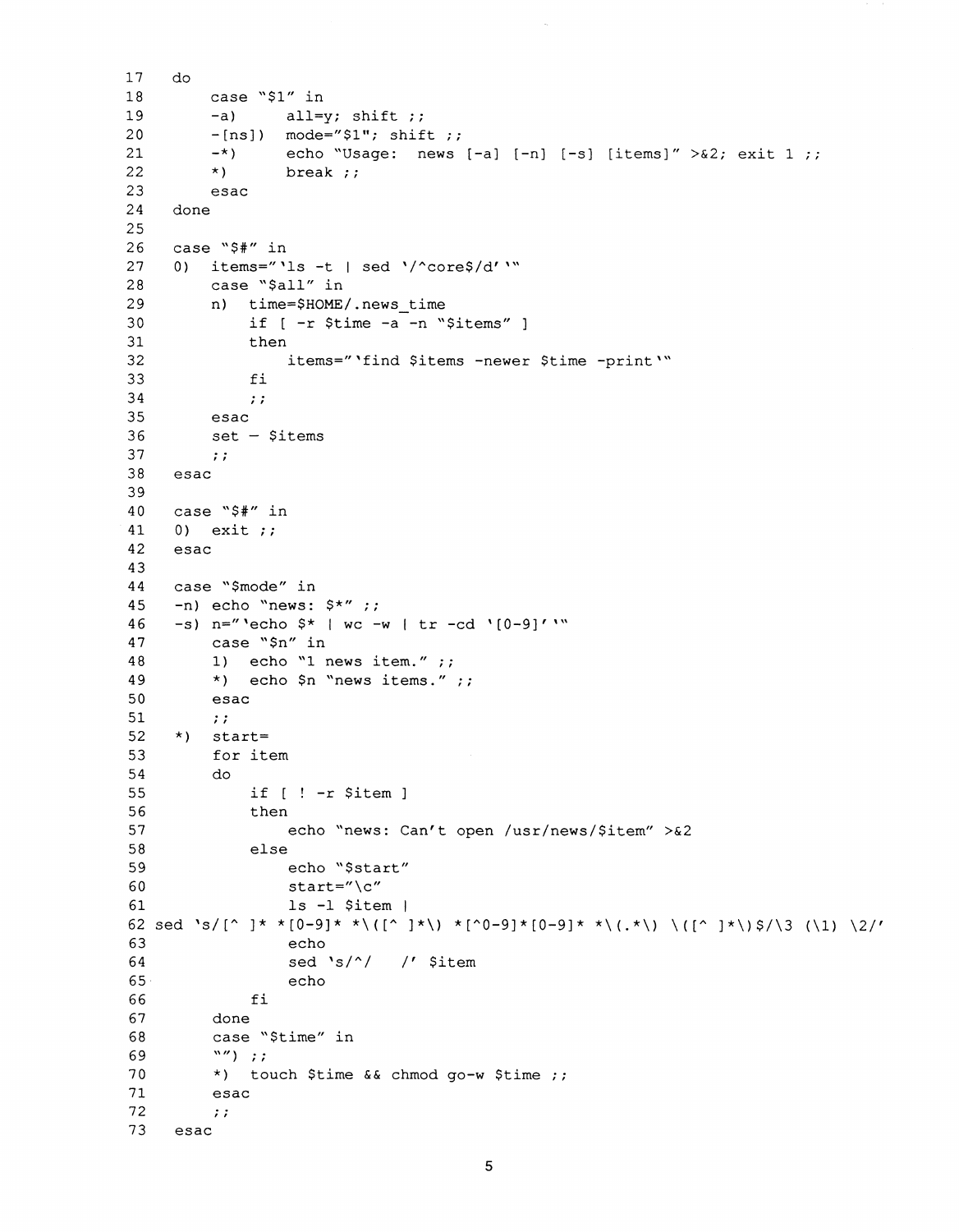## **Checking Users' Disk Quotas**

*by Gilles Detillieux, Info West Inc.* 

An age-old problem with computer systems is running out of disk space. Even with the high capacity disks of today, the problem still exists; users' space requirements have no trouble keeping up with technology. When space gets low, you must get after the users to get them to clean up.

Often, all users need to keep from wasting excessive disk space is to be reminded from time to time, when their usage gets out of hand, that they should clean up their files. The shell script I am presenting here does just that. It can be run automatically, once per week, by cron. When run, it will mail a message to each user who exceeds his or her disk quota. This script can be useful on systems that do not already implement quotas by some other means.

The shell script, shown in listing 1, runs through the password file in search of entries where the fifth field ends with a number in parentheses. These numbers are taken as the disk quotas for those users, as a number of blocks. The fifth field (the GECOS field) is usually used for the user's full name. It can still be used for this purpose; the quota can be appended to this field.

The password file is run through "sed", to extract only the relevant information - the login name, quota and home directory of each user. The shell script will ignore entries which do not have the disk quota in parentheses at the end of the fifth field, because the substitution command fails, so "sed" will not print these. The extracted information is piped to the main loop of the script, which reads one line (one user entry) at a time. If a user's quota is set to 0, the script assumes no quota, and skips this user. Similarly, when the user's home directory is the root directory, or is not given, that user is skipped.

For each user that has a quota, the script runs "du -s" on the home

Listing 1: "/etc/chkquotas" shell script

| #! $\frac{\text{bin}}{\text{sin}}$ |                                                            |
|------------------------------------|------------------------------------------------------------|
| #                                  |                                                            |
|                                    | # chkquotas - check users' disk usage against their quotas |
| #                                  | - quotas taken from GECOS field of /etc/passwd             |
| #                                  | (number in parentheses at end of field)                    |
| #                                  | - mails user a message if he/she exceeds quota             |
| #                                  | - generates report on standard output                      |
| #                                  |                                                            |
| pw=/etc/passwd                     |                                                            |

sed -n  $\setminus$ 's/:[^:]\*:[^:]\*:[^:]\*:[^(]\*(\([0-9][0-9]\*\)):\([^:]\*\):[^:]\*\$/ \1  $\2/p'$ \$pwl while read logname quota homedir do if  $\int$  Squota -eq 0 -o "Shomedir" = "/" \ -o -z "Shomedir" -o -z "Slogname" ]

directory to get the total disk usage under that directory. If the total block count under that directory exceeds the user's disk block quota, then the script mails the user a message to that effect. It also prints a line on the standard output, indicating the culprit

The procedure can be run automatically by placing the following line in root's crontab file:

#### 0 3\*\* 0 /etc/chkquotas

This will run the procedure every Sunday morning at 3 AM. You can run the procedure more or less often if you like, but once a week is about right. Early Sunday morning is a good time to run it because the system is usually inactive then, and users' will get their reminders when they get in Monday.

Because "cron" mails a user the output of his commands, the list of users exceeding their quotas, which the script sends to its standard output, will be mailed to "root" every week, so the system administrator can check up on these users. If your version of cron doesn't automatically mail the output of the script, you can explicitly pipe its output to "mail root".

Once the script is installed and the crontab entry is made, you will have to assign realistic quotas for each user, based on the amount of disk space you have, the number of users who must share this space, and the differing requirements of each user. You should then monitor the situation from week to week, to make sure that the users do clean up their files when they exceed their quota. When they don't, you may have to take steps to obtain their cooperation: teach them how to clean up and monitor their disk usage themselves, help them take inactive files offline, and if necessary, increase their quotas.

| then                       |                                            |                                 |                                                          |
|----------------------------|--------------------------------------------|---------------------------------|----------------------------------------------------------|
|                            | continue                                   |                                 |                                                          |
| fi                         |                                            |                                 |                                                          |
|                            |                                            |                                 | usage='du -s \$homedir   sed "s:\$homedir::""            |
|                            | if [ \$usage -gt \$quota ]                 |                                 |                                                          |
| then                       |                                            |                                 |                                                          |
|                            |                                            |                                 | # clean up numbers (remove space and/or                  |
| leading zeros)             |                                            |                                 |                                                          |
|                            |                                            | quota='expr \$quota + $0'$      |                                                          |
|                            |                                            | usage='expr $s$ usage + 0'      |                                                          |
|                            |                                            |                                 | echo "User: \$logname, \tusage:                          |
| Susage, \tquota: \$quota." |                                            |                                 |                                                          |
|                            |                                            | mail \$logname < </td <td></td> |                                                          |
|                            |                                            |                                 | Your total disk usage under \$homedir is \$usage blocks. |
|                            | This exceeds your quota of \$quota blocks. |                                 |                                                          |
|                            | Please clean up your files.                |                                 |                                                          |
| ţ                          |                                            |                                 |                                                          |
| fi                         |                                            |                                 |                                                          |
| done                       |                                            |                                 |                                                          |
|                            |                                            |                                 |                                                          |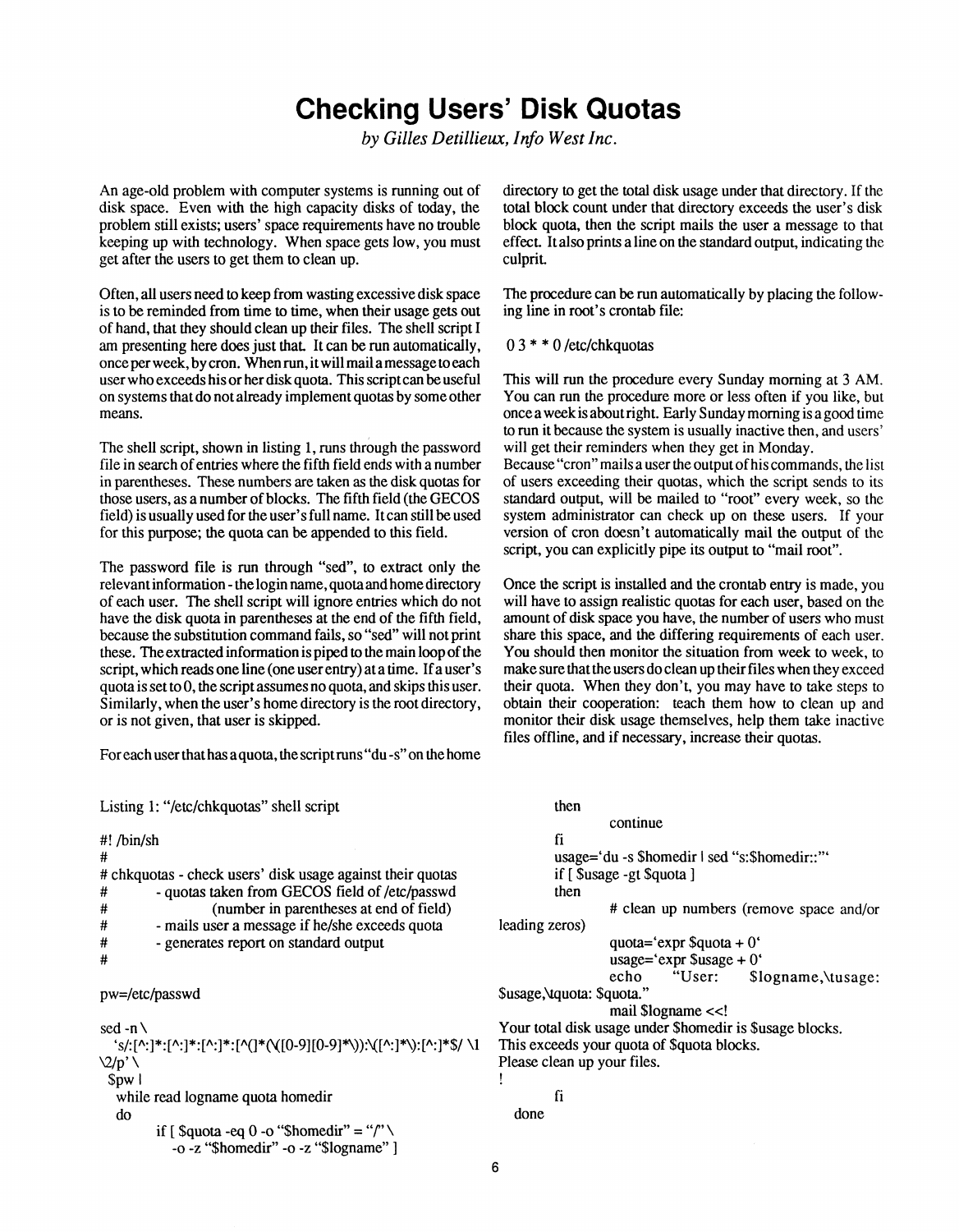

#### **Minutes From the Business Meeting January 10,1989**

#### **1. Minutes:**

**MOTION: (Susan Zuk) The minutes from the January 10th, 1988 meeting be approved.** 

**SECONDED: (Richard Wallacy)** 

**In Favour: 15 Opoosed: 0 Carried** 

#### **2. Membership Report:**

**At the present time we have 24 paid members.** 

#### **3. Newsletter Report:**

**Thank you Kirk for your contribution to the newsletter. All contributions are greatly appreciated.** 

**4. Treasurers Report:** 

**A balance sheet may be included in the March Newsletter. At the present time we have a balance of \$230.00.** 

#### **5. Miscellaneous:**

**There is a program on Channel 11 which promotes groups within the city. We should discuss the possibility of using this method of promoting our TUUG.** 

**The Chamber of Commerce Business Show will be held April 26-29. We might be able to promote the group at members'booths.** 

**Marty asked whether the group had discussed becoming affiliated with the International UNIX group /usr/group.**  Previously, to join /usr/group it required that there be 10 paid members of /usr/group. Memberships are \$100.00 per **person. If people are interested in joining the International group or are members already, please let us know. We**  have been keeping this possibility in mind and will discuss it further as the group increases in size and as more **members beome interested.**